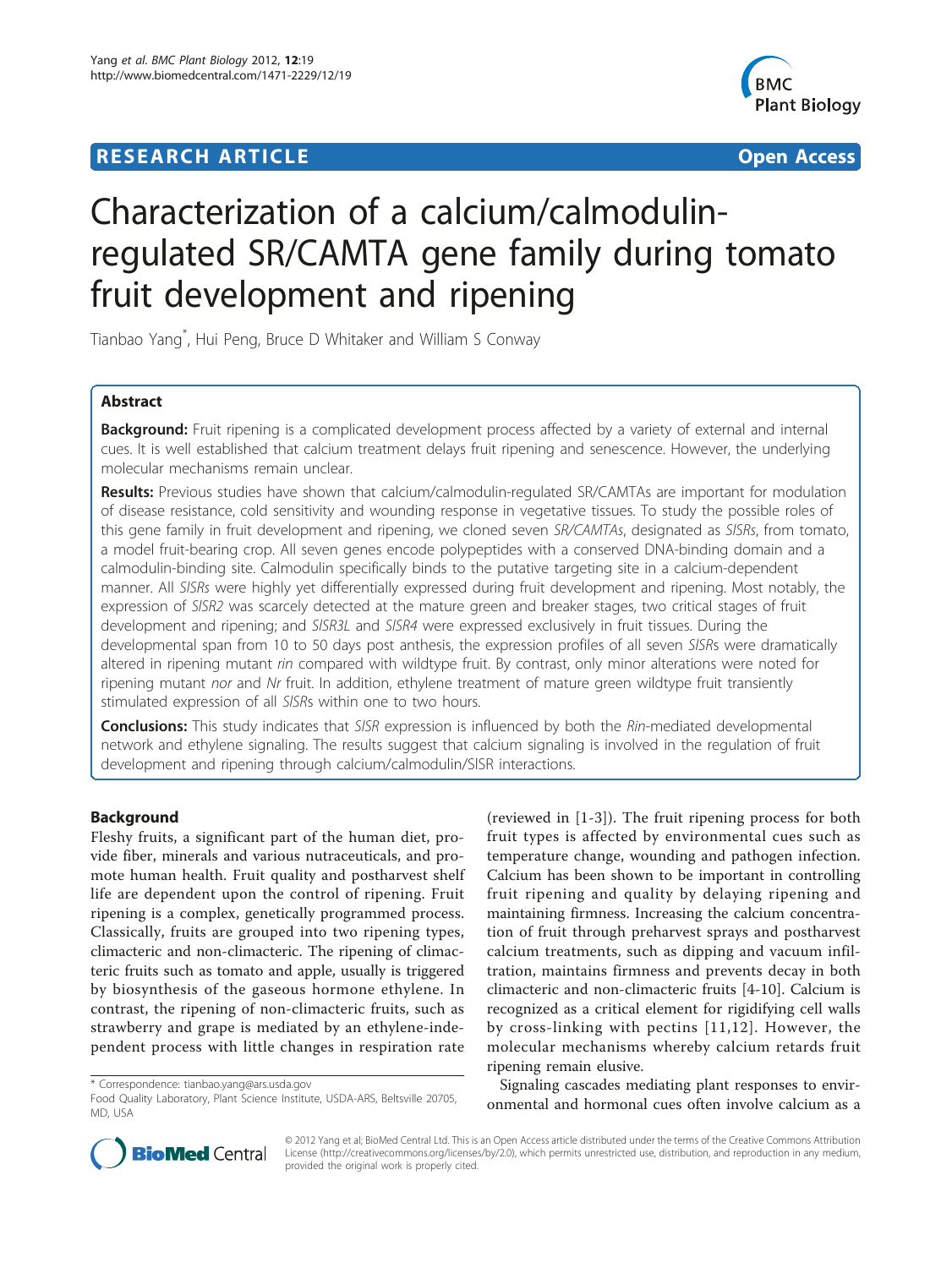second messenger (reviewed in [[13-19](#page-11-0)]). Cellular calcium changes can be sensed and interpreted by calciumbinding proteins that function as signal sensors [[20\]](#page-11-0). Calmodulin is one of the most well characterized calcium-sensors and functions as a modulator to other target proteins (reviewed in [\[21](#page-11-0)-[23](#page-11-0)]). These proteins play roles in metabolism, ion transport, transcriptional regulation, protein phosphorylation, and other critical functions. Recently, a calcium/calmodulin-regulated SR/ CAMTA transcription factor family has been shown to play an important role in the plant response to abiotic and biotic stresses. First identified in plants [[24](#page-11-0)], SR/ CAMTAs are present in all plant and animal species surveyed to date. In plants, SR/CAMTAs show differential responses to developmental signals and a variety of environmental signals. For instance, the tobacco ortholog NtER1 is an ethylene-responsive gene and highly expressed in senescing flowers and leaves [[24\]](#page-11-0). Expression of the tomato ortholog ER66 is stimulated by ethylene, and is higher in fruit tissues at the red ripe stage than those at the mature green stage [[25\]](#page-11-0). In *Arabidop*sis, six AtSRs differentially respond to a variety of external signals, such as cold, wounding and drought, as well as hormonal signals like ethylene and ABA [\[26](#page-11-0)-[28\]](#page-11-0). The knockout of AtSR1 led to increased accumulation of salicylic acid and enhanced disease resistance [\[29](#page-11-0)]. Salicylic acid can reduce the expression of ACC synthase and affect ethylene biosynthesis [[30,31\]](#page-11-0). AtSR1/CAMTA3 and AtSR2/CAMTA1 are also important for plant tolerance to low temperature [[32](#page-11-0)]. Knockout of those genes significantly reduced cold tolerance. The genes affected by AtSR1/CAMTA3 include PR genes, expansin, beta-1,3-glucanase, phospholipase A2, accelerated cell death protein 6, and senescence associated gene 21 [[33](#page-11-0)]. The SR/CAMTAs' primary target of CGCG cis-element has been suggested to be the major calcium-regulated ciselement [[34\]](#page-11-0) and the rapid wounding responsive element [[35\]](#page-11-0). Therefore SR/CAMTAs may sit at the crossroads where calcium signaling intersects the ethylene, salicylic acid, wounding and cold signal transduction pathways. All of these signaling pathways have a major impact on fruit ripening and quality.

To investigate the role of calcium-regulated SR/ CAMTA in fruit ripening, we selected tomato, a model fruit-bearing crop, because of its well characterized molecular basis of fruit ripening and its economic importance. Tomato (Solanum lycopersicum) is one of the most important horticultural crops. It has become an excellent model to study fleshy fruit development and ripening because highly developed genetic and molecular toolkits are available [[3,36](#page-11-0)]. Single gene mutants representing ripening associated phenotypes have been well characterized (reviewed in [[37\]](#page-11-0)). These include the recessive ripening mutant rin (ripeninginhibitor), and dominant ripening mutants Nor (nonripening), Nr (never-ripe), Cnr (colorless non-ripening) and Gr (green-ripe) [[38-41\]](#page-12-0). Of them, the Rin, and Nor genes encode a MADS-box and a NAC-domain transcription factor, respectively, and act upstream of crucial ripening activities including ethylene production, suggesting that they regulate ethylene-independent ripening processes [[39\]](#page-12-0). In contrast, Nr is directly involved in ethylene-dependent ripening because Nr encodes an ethylene receptor [[38\]](#page-12-0). Here we report the isolation of seven SlSRs, the SR/CAMTA orthologs in tomato and characterization of their expression patterns during fruit development in wildtype fruits and ripening mutants, as well their response to ethylene treatment.

## Results

## Seven SR/CAMTAs are expressed in tomato

There are six SR/CAMTAs (AtSR1-6) in the Arabidopsis genome and all of them are expressed in tissues [[26\]](#page-11-0). To clone the tomato counterparts, the amino acid sequences of the six *Arabidopsis* SR/CAMTAs were used to search GenBank<http://www.ncbi.nlm.nih.gov> and tomato databases on the SOL Genomics Network [http://solgenomics.net.](http://solgenomics.net) There were about 50 EST clones and 16 Unigenes showing linear homology to AtSR1-6, but none of them included a full-length coding region. Analysis of the ESTs and Unigenes indicated that there are seven putative SR/CAMTAs, designated as SlSRs, expressed in tomato. To obtain the full length cDNAs, a mixture of total RNAs from various tissues and fruit pericarp at several developmental stages was used for reverse transcription and amplification with gene specific primers (Table [1\)](#page-2-0). The primer sets for cloning three of them, SlSR1, SlSR2 and SlSR3, were designed directly from the available Unigenes/ESTs based on the amino acid sequence alignment with Arabidopsis AtSRs in the N-terminal and C-terminal regions. For the remaining four genes, their missing 5' and 3' ends were obtained using 5' and/or 3' RACE. The gene specific primer pairs were further utilized to amplify their full length coding regions. Three of the four SlSRs were named as SlSR1L, SlSR2L and SlSR3L because they showed high homology to SlSR1, SlSR2 and SlSR3, respectively. However, SlSR4 had no close relationship to any of the other six. All SlSR encoded polypeptides include the SR/CAMTA structural features: a conserved DNA-binding domain in the N-terminal portion, a calmodulin-binding domain in the C-terminal portion, and ankyrine repeats in the middle, suggesting that tomato SlSRs are true orthologs of the SR/CAMTA transcription factor family. As shown in Additional File [1](#page-10-0), the deduced amino acid sequences of the seven SlSRs have 45-76% and 30-65% overall similarity and identity, respectively. However, there are over 80-93% similarity and 63-88% identity of amino acid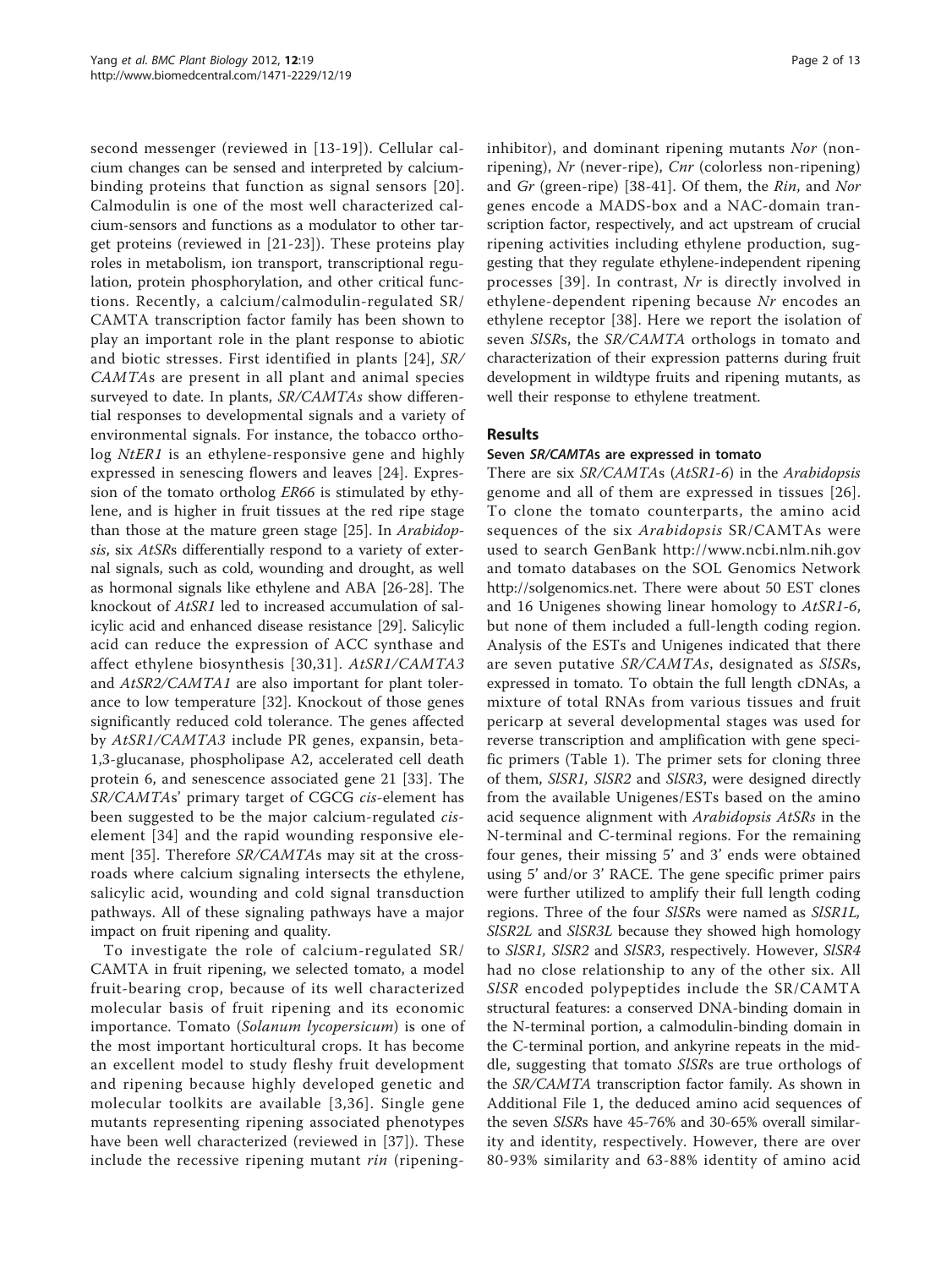<span id="page-2-0"></span>

|  |  | Table 1 Primers Used for Gene Cloning and qPCR |  |  |  |  |  |  |
|--|--|------------------------------------------------|--|--|--|--|--|--|
|--|--|------------------------------------------------|--|--|--|--|--|--|

| ATGGCAGACAGTAGGCGTTA                |  |  |  |  |
|-------------------------------------|--|--|--|--|
| TCAAGGTGCTGTAGGCATAAAA              |  |  |  |  |
| ATGGACATAACACAGATATTATCCG           |  |  |  |  |
| <b>TTATTCAAATGCTATAGACATGAAAGTA</b> |  |  |  |  |
| ATGGCAGAATCAGGATACAACACA            |  |  |  |  |
| <b>TTAGACATGTCCATGAGCAGTTG</b>      |  |  |  |  |
| ATGGCGGAATCAGGATATGATATT            |  |  |  |  |
| CTAGATGGATGATTGACTGACCT             |  |  |  |  |
| ATGGAAAGCAACAGAGCAGGAC              |  |  |  |  |
| CTAGTTATCAGGATTGATAAGCCTT           |  |  |  |  |
| ATGGAAAGTAGCGTATCAGGACGA            |  |  |  |  |
| <b>TTAGTCCATCTCAGTGTCAGGATTG</b>    |  |  |  |  |
| ATGGCAGTAGATCTTGAACAGATA            |  |  |  |  |
| CTAAACTGGTGGTGATGACCTA              |  |  |  |  |
| CAGAAGGCTCTGGAAAGGGTAA              |  |  |  |  |
| AAATCAACTGCTTCCGCTGAGT              |  |  |  |  |
| AAGTGAAGCAGGATGGTCCAAT              |  |  |  |  |
| ATTGGCTAATCAAGGGGGAAAA              |  |  |  |  |
| CTTTGCACCCAGTTTTAAATGC              |  |  |  |  |
| GTAACAGCTCCAGCAAATGCAC              |  |  |  |  |
| AAATGCTGAAGCCCTGAATTGT              |  |  |  |  |
| ATTGGCTAATCAAGGGGGAAAA              |  |  |  |  |
| ACACAATAATGCTTCGCTGGAA              |  |  |  |  |
| GGGGCAATATCACAATGCTTTT              |  |  |  |  |
| GCAATGGAAAGTAGCGTATCAGG             |  |  |  |  |
| GGCAAGTTTACAGGCTTGACATT             |  |  |  |  |
| TTCTGGCCAAAATCCTCGTAAT              |  |  |  |  |
| TTGTGAAAATGCAGGCTCTTGT              |  |  |  |  |
| ACCAGCAATATCTAGAGAAGGGTG            |  |  |  |  |
| ATCATTGTCATGTTTATTCAAATTTAAAG       |  |  |  |  |
| GAAATAGCATAAGATGGCAGACG             |  |  |  |  |
| ATACCCACCATCACACCAGTAT              |  |  |  |  |
|                                     |  |  |  |  |

\*Primers used for cloning; \*\*Primers used for qPCR

sequences in the N-terminal DNA-binding domain and the C-terminal calmodulin-binding domain. The phylogenetic relationship of SlSR encoded polypeptides and Arabidopsis AtSRs was further analyzed (Figure 1). SlSR1 is closely related to AtSR1, SlSR2 and SlSR2L are in the same clade with AtSR5, and SlSR3 and SlSR3L are very similar to AtSR3 and AtSR6. In contrast, SlSR1L has a weak homology to AtSR2, AtSR4 and SlSR1, whereas SlSR4 is not closely related to any of them, suggesting that SlSR4 is a relatively new member of the tomato SR/CAMTA gene family.

#### All SlSRs encode calcium/calmodulin-binding proteins

All SR/CAMTA proteins reported thus far are known to be calcium/calmodulin-binding proteins. To ascertain



whether tomato SlSRs encode calcium/calmodulin-binding proteins, their putative calmodulin-binding regions were aligned with the corresponding regions in Arabidopsis AtSRs (Figure [2A\)](#page-3-0). The corresponding sites in AtSRs are well characterized calcium/calmodulin-bining regions and share very high homology with their counterparts in the SlSRs (overall > 90% amino acid sequence identity). Within this region, SlSR1, SlSR1L, SlSR2, SlSR2L and SlSR4 have almost the same amino acid sequence as AtSR1, and SlSR3 and SlSR3L show high similarity to AtSR3. All can form a basic amphipathic  $\alpha$ -helix structure [\[42\]](#page-12-0), which can be recognized by calmodulin. We selected SlSR3 as an example to show a basic amphipathic  $\alpha$ -helix structure projection, where the hydrophobic half is on the left side, and the basic hydrophilic half is on the right side (Figure [2B\)](#page-3-0). Furthermore, IPTG-induced bacterial expression of the full-length coding region of  $SISR3$  fused with a His<sub>6</sub>-tag yielded a recombinant SlSR3 band with a molecular mass of  $\sim$ 105 kDa, as determined by SDS-PAGE (Figure [2C](#page-3-0)). A calmodulin overlay assay showed that calmodulin binds SlSR3 in the presence of calcium, but not in the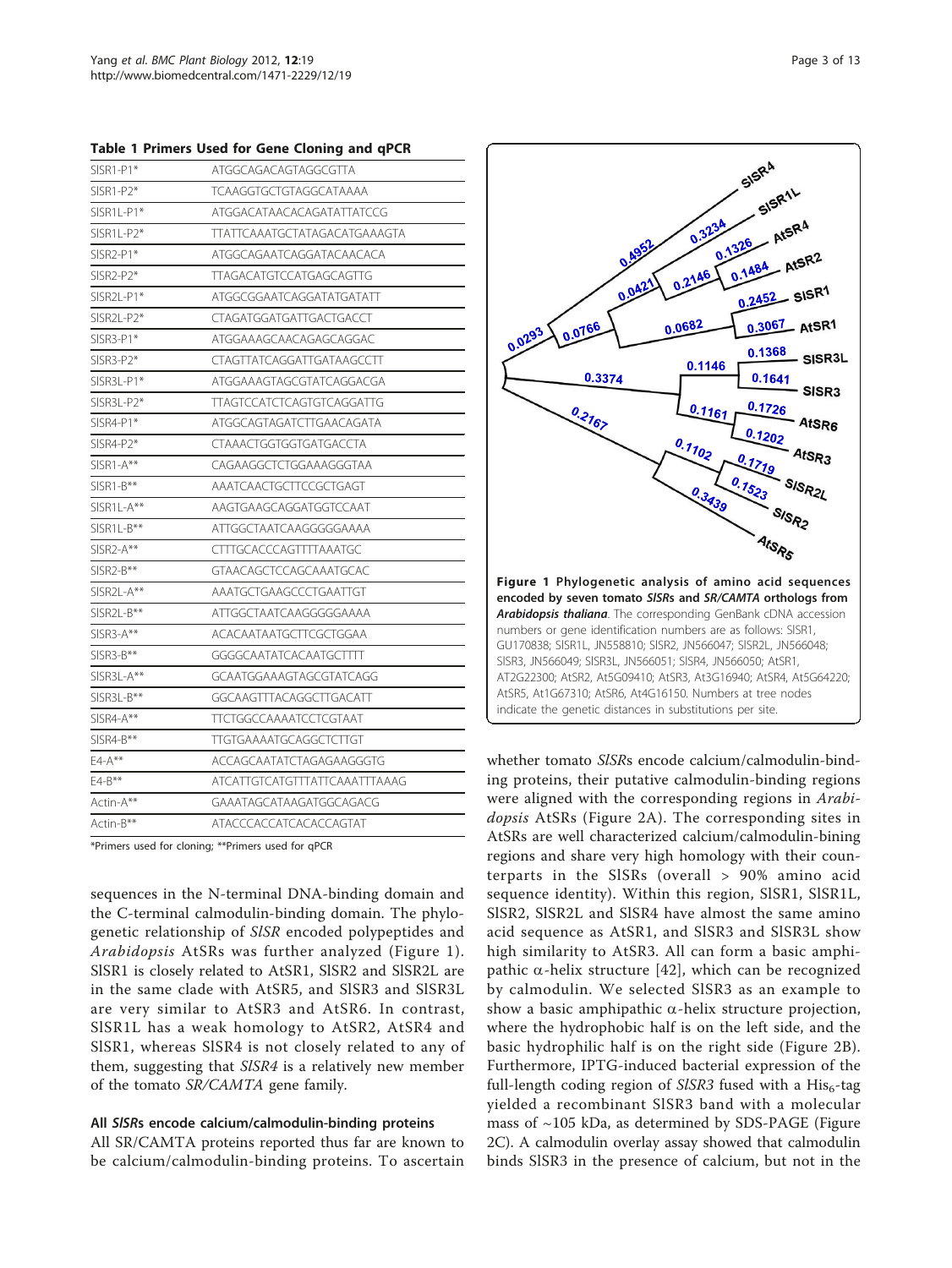<span id="page-3-0"></span>

binding overlay assay showing that calmodulin binds SISR3 only in the presence of calcium. Total proteins from E. coli carrying pETSISR3 were analyzed using SDS-PAGE, transferred onto a PVDF membrane and incubated with biotinylated calmodulin. 1, No IPTG induction; 2, IPTG added. (D) Gel mobility shift assay showing that calcium loaded calmodulin binds to the synthetic peptide corresponding to the putative calmodulinbinding region in SlSR3 (peptide amino acid sequence shown at the top of panel D). Arrows indicate the positions of free calmodulin (CaM) and the peptide-calmodulin complex.

presence of EGTA, a calcium chelator. Finally, a gelmobility shift assay was used to confirm calmodulin binding specifically to the putative calmodulin-binding site in SlSR3 (Figure 2D). A synthesized peptide corresponding to the 21-amino acid calmodulin-binding region of SlSR3 was incubated with calmodulin in the presence of calcium or EGTA. After separation by native PAGE, the calmodulin-peptide complex was observed in the presence of calcium. The intensity of the complex band increased following an increase in the

peptide-calmodulin ratio. By contrast, only a free calmodulin band appeared in the presence of EGTA. To investigate whether all seven SlSRs are calcium/calmodulin-binding proteins, three additional peptides corresponding to the putative calmodulin-binding regions in SlSR1, SlSR2/SlSR2L, and SlSR4 were synthesized and assayed. The gel mobility shift assays showed that calmodulin binds to each of the three peptides only in the presence of calcium (Additional File [2](#page-11-0)). Since the corresponding region of SlSR1 and SlSR3L to SlSR1L and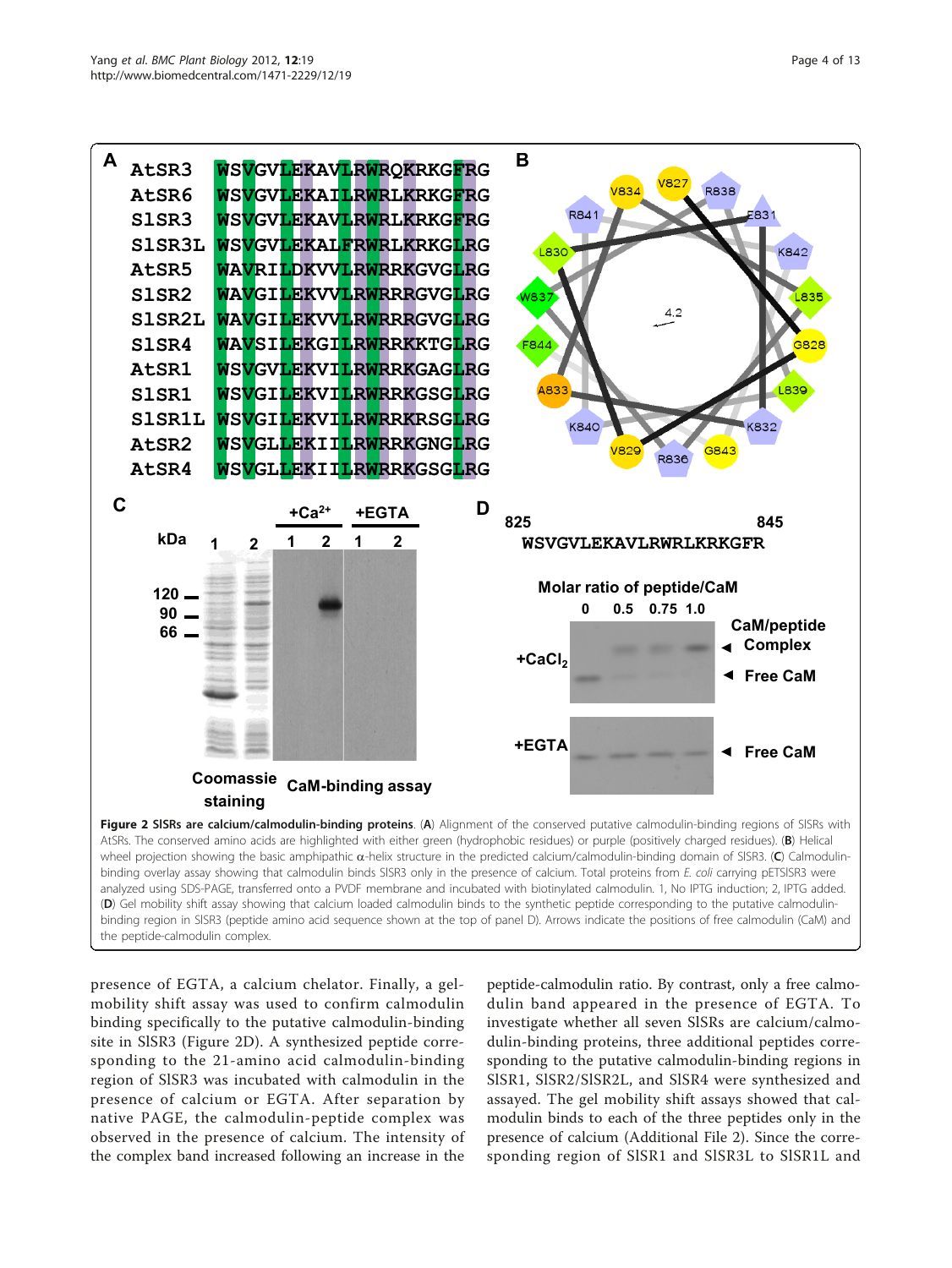SlSR3, respectively contains just one or two conservative amino acid substitution(s), the results indicate that all SlSRs are calcium/calmodulin-binding proteins.

## SlSRs are differentially expressed in tomato tissues and during fruit development

We cloned seven SlSRs from the pooled cDNA derived from an array of tomato tissues, indicating that there are seven expressed tomato SR/CAMTAs. To investigate the temporal and spatial expression profiles of these SlSRs, the relative levels of their transcripts in various tissues and in fruit at different developmental stages were quantified using RT-qPCR. All expression levels as related to the expression of actin gene are shown in Figure [3](#page-5-0). Overall, the expression levels for all SlSRs were low in leaves and flowers, and relatively high in fruit. Some genes, such as SlSR2, SlSR2L and SlSR3, were highly expressed in roots. All the SlSRs exhibited differential expression patterns in various tissues and at various fruit development stages.

During fruit development and ripening, SlSR1 showed three peaks of expression, which appeared at 10 DPA, the mature green stage and the red ripe stage. SlSR1L transcript increased gradually after 25 DPA during fruit enlargement and ripening, while SlSR2L had a bell curve expression pattern, with the peak around the mature green stage. SlSR3 expression levels exhibited the least variation among different stages (less than two fold difference) with the highest expression at the red ripe stage. Expression of SlSR3L and SlSR4 was shown to be fruit specific. Moreover, SlSR4 was expressed only in turning and orange fruit, while SlSR3L transcript levels peaked at the breaker stage. The most interesting expression pattern was that of SlSR2. It was highly expressed in fruit at all developmental stages except mature green and breaker, the earliest stages of ripening, when expression was undetectable. To exclude the possibility that the unique SISR2 expression pattern is unique to the Rutgers cultivar, we examined fruit of the cultivars Moneymaker and Alisa Craig as well, and found that SlSR2 transcript was scarcely detectable at the mature green stage, too (data not shown). Overall, these results indicate that the seven SlSRs are differentially expressed during fruit development and ripening.

## Expression of SlSRs in fruit of tomato ripening mutants

In the earliest stages of ripening, tomato fruit transition from mature green, when maximum size is attained but the skin and flesh remain green, to breaker, when color change and other aspects of ripening are first evident. Several tomato spontaneous ripening mutants, including rin, Nor and Nr, have normal fruit size but fail to ripen. To determine whether SlSRs have any relationship to the defined fruit ripening genes that are deficient in

these mutants, we compared expression levels of the seven SlSRs in wildtype fruit at the mature green and breaker stages with those in mutant fruit at the chronologically equivalent stages 45 and 50 DPA, respectively (Figure [4\)](#page-6-0).

At the mature green stage/45 DPA, expression levels of SlSR1, SlSR1L and SlSR2L were consistently higher in the mutant compared with wildtype fruit. Specifically, SlSR1L and SlSR2L expression was about twofold higher in rin, and about 50% higher in Nor and Nr, whereas for SlSR1 transcript was roughly 50% more abundant in all three mutants. For both SlSR3L and SlSR4, increased expression relative to wildtype was noted only in the rin mutant. In contrast, expression of SlSR3 was lower in rin and Nor, while in Nr it was twofold higher than in wildtype fruit. The most dramatic changes were found for SlSR2 and SlSR4. SlSR2 was not expressed in wildtype fruit, but was highly expressed in *rin*, as well as in Nr and Nor (about 40% relative to rin). SlSR4 expression was fivefold higher in rin compared with wildtype fruit.

At the breaker stage/50 DPA, the most obvious trend was that, except for SlSR4, the expression levels of all SISRs was significantly altered in *rin* compared with wildtype fruit (Figure [4\)](#page-6-0). SISR3L was completely suppressed in *rin* fruit, whereas expression levels of the other five genes were at least fivefold higher than in wildtype. In contrast, with the exception of SlSR2, differences in SlSR expression levels relative to those in wildtype fruit were much less pronounced in Nor and Nr fruit. Similar to the expression profiles at the mature green stage, SlSR2 transcript was not detectable in wildtype fruit, but was abundant in fruit of all three mutants, with the highest level in *rin*. In contrast, SISR4 expression was not significantly different in fruit of wildtype and the three ripening mutants. Thus, overall, the *rin* mutation had by far the most marked influence on SlSR gene expression at the mature green and breaker equivalent stages of fruit development.

We further investigated whether expression of SISR genes differs in rin and wildtype fruit prior to the mature green stage, comparing SlSR mRNA levels at 10, 20 and 30 DPA (Figure [5](#page-7-0)). All the SlSRs except SlSR4 had lower expression in rin fruit before 45 DPA, which is equivalent to the mature green stage in wildtype fruit. By contrast, SlSR4 showed significantly higher expression in *rin* than in wildtype fruit at 10, 20, 30, and 45 DPA, and then declined below the wildtype level at 50 DPA (equivalent to breaker stage), in part due to a fivefold increase in SISR4 transcript in wildtype. Thus, SISR expression patterns are altered in *rin* mutant fruit during development, with dramatic changes relative to the patterns in wildtype fruit occurring at the mature green and breaker equivalent stages. These differences in SlSR expression are most likely related to fruit ripening rather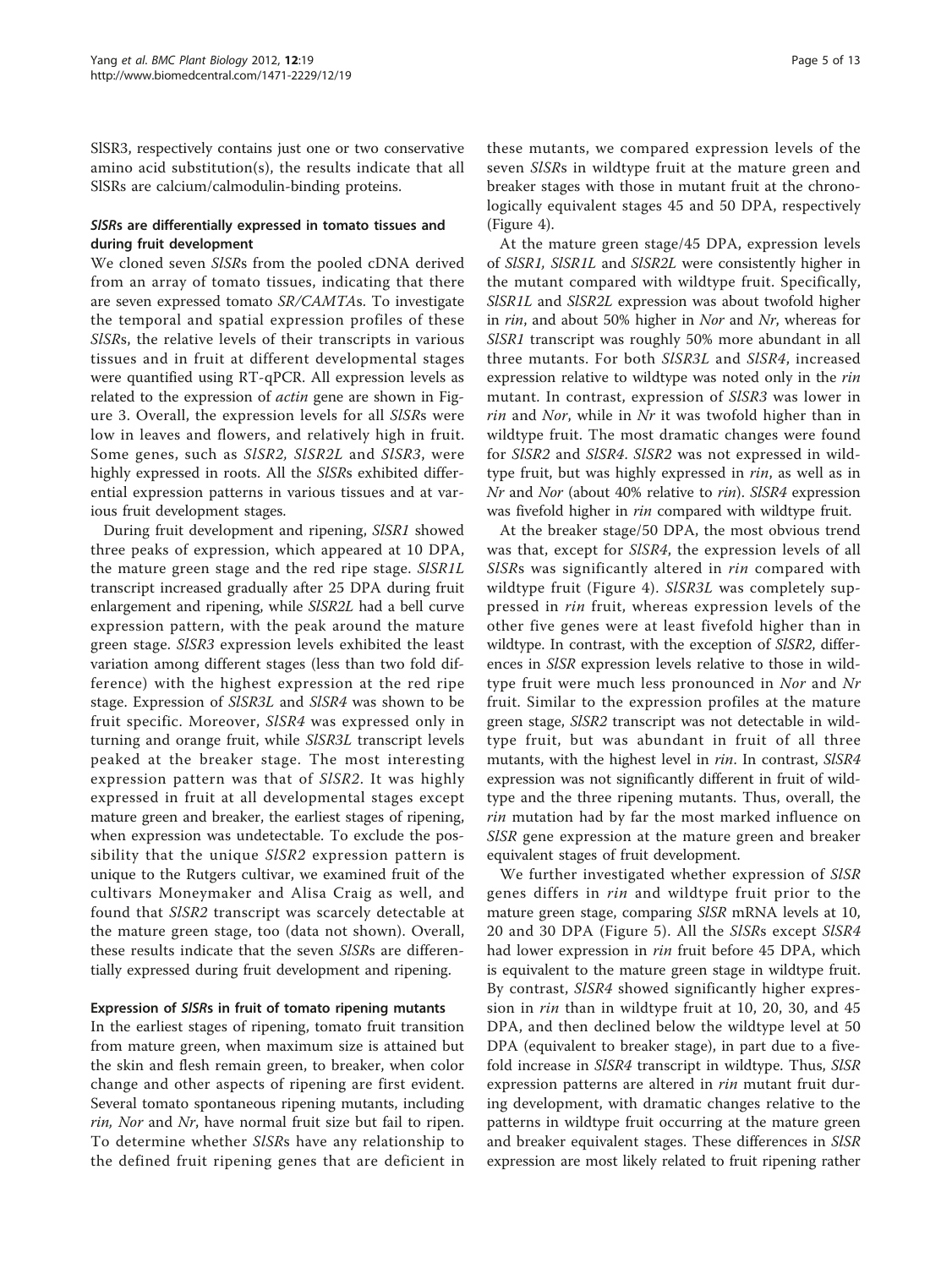<span id="page-5-0"></span>

Figure 3 Expression patterns of SISR genes in different tissues and during fruit development. Transcription levels of SISRs were investigated by RT-qPCR. Relative gene expression levels (highest value = 100%) are shown after normalization with actin transcript values. Error bars represent standard error of the mean. For each gene, different letters indicate significant differences among mean values (P < 0.05; t-test). Numbers on the x-axis represent the following: two-week old seedling leaves (1) and roots (2), flowers (3), fruit at 10, 20, 30, and 35 DPA (4-7), and fruit at the mature green, breaker, turning, pink and red stages (8-12). The RT-qPCR analyses were repeated at least three times in three independent experiments. Photos of fruit at the nine developmental stages assessed (4-12; 10 DPA to red ripe) are shown on the bottom right.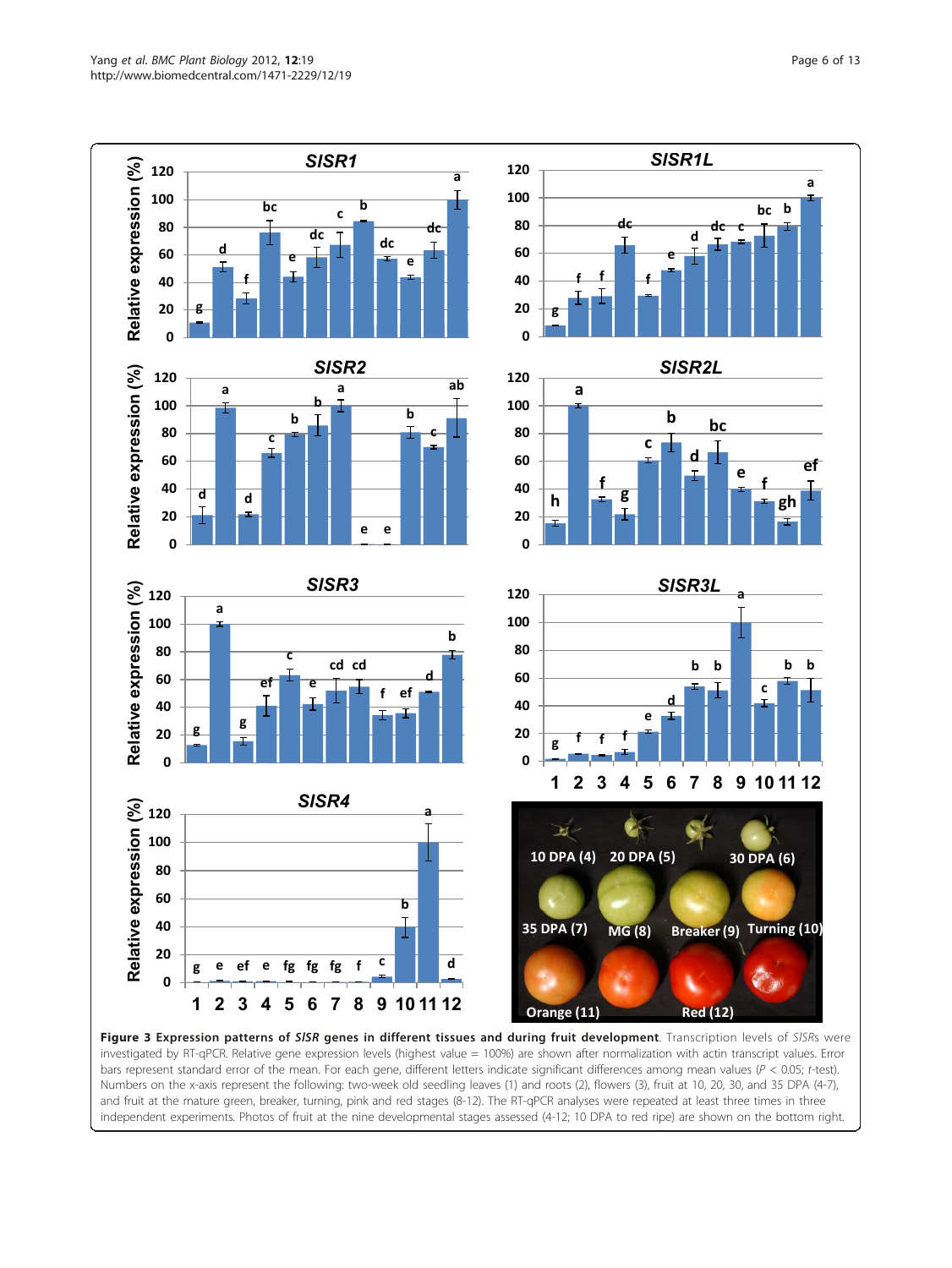<span id="page-6-0"></span>

than expansion growth since rin yields normal sized fruit.

#### SlSRs are early ethylene responsive genes

Ethylene is the major phytohormone controlling tomato fruit ripening and senescence. In tobacco and Arabidopsis, SR/CAMTAs are responsive to ethylene treatment [[24,26,28](#page-11-0)]. To determine if all SlSR genes in tomato fruit are responsive to ethylene, we selected mature green stage fruit for ethylene treatment because little endogenous ethylene is produced at this stage. As shown in Figure [6,](#page-8-0) expression of all SlSRs was transiently up-regulated by exogenous ethylene treatment. The ethylene stimulation or induction for all the genes was very rapid, usually within one hour after treatment. In particular, SlSR2, which is not expressed at the

mature green stage, was induced by 100 ppm ethylene within one hour after treatment. SISR1 was stimulated about fourfold by ethylene and peaked two hours after ethylene treatment. The remaining genes were stimulated about twofold by ethylene within one hour and peaked at one or two hours after treatment. For each of the SlSRs with the exception of SlSR2, the stimulation of expression by ethylene was transient, i.e. after four hours transcript levels were the same or lower than those at zero hours. By contrast, SlSR2 transcript declined about threefold from one to two hours but then increased two fold from two to four hours. E4, a well characterized ethylene responsive gene [[43\]](#page-12-0), was induced dramatically by ethylene, indicating that the ethylene treatment was effective. These results suggest that SlSRs are early ethylene responsive genes.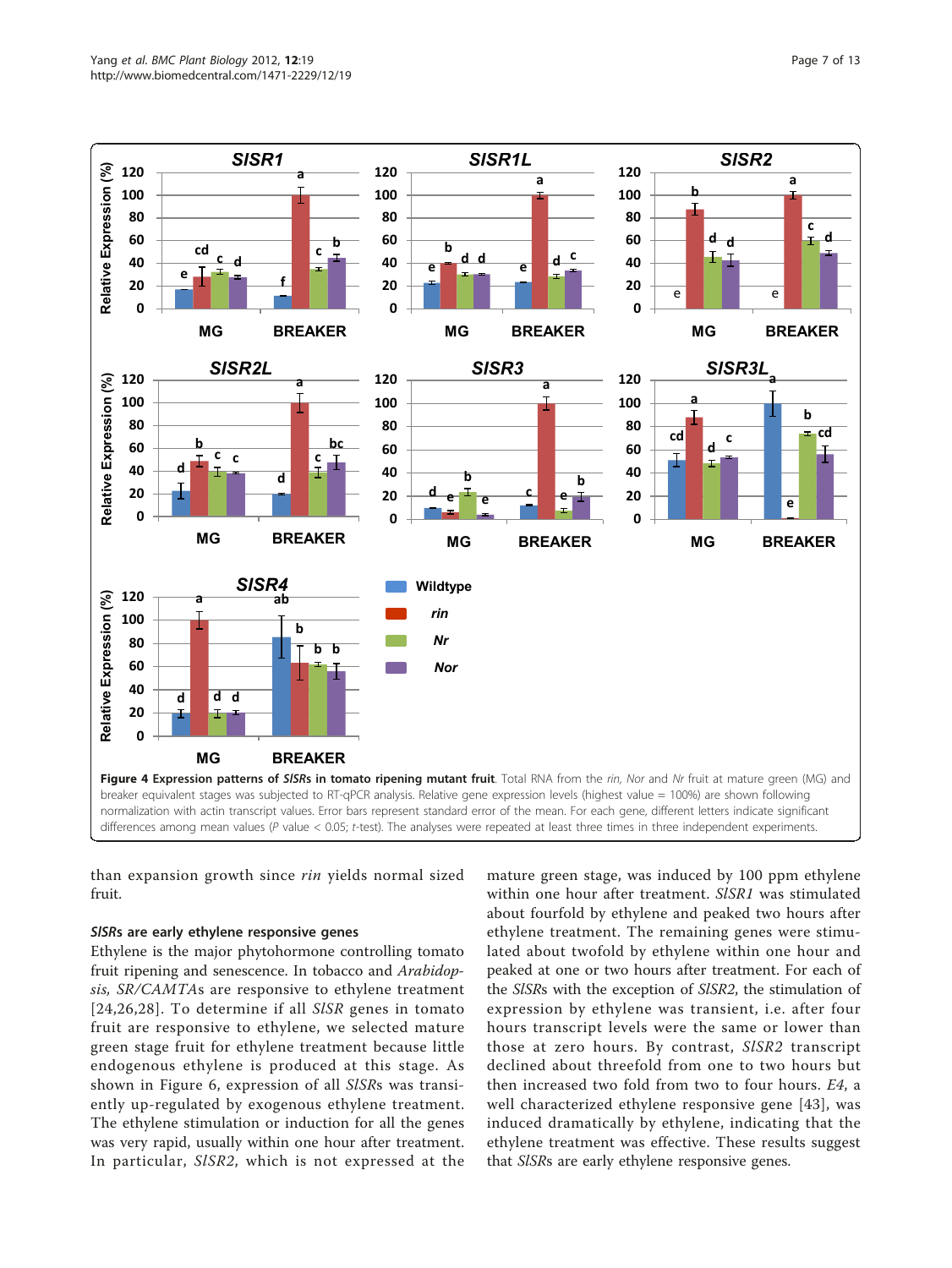<span id="page-7-0"></span>

#### **Discussion**

In this study we isolated seven SR/CAMTA orthologs from tomato, designated as SlSRs, which were all shown to be expressed in fruit pericarp tissue. Analyses of SlSR expression patterns during fruit development and ripening demonstrated that the expression levels of these genes are developmentally regulated. In addition, it was shown that their expression is stimulated by ethylene. Fruit ripening is a complex developmental process, and in climacteric fruits such as tomato, ripening is controlled by a combination of developmental signals and the gaseous hormone ethylene. Characterization of tomato spontaneous ripening mutants has helped to elucidate control elements and regulatory pathways involved in climacteric ripening in this useful model fruit. Nr was the first cloned ripening gene and was shown to encode an ethylene receptor [\[38](#page-12-0)]. The mutation of Nr affects the ethylene perception and hence blocks fruit ripening. Gr is another gene associated with ethylene signalling [\[41\]](#page-12-0). On other hand, Rin, Nor and Cnr were were all found to encode transcription factors or a protein regulating transcription [[39,40\]](#page-12-0). The rin mutation is especially interesting since it has been used to breed many commercial tomato hybrids which exhibit slow fruit ripening and long shelf life. RIN codes for a MADS-box protein of the SEPALLATA clade [[39\]](#page-12-0). Homologues of RIN have been found to be expressed in grape [[44\]](#page-12-0) and strawberry [[45](#page-12-0)] and others, thus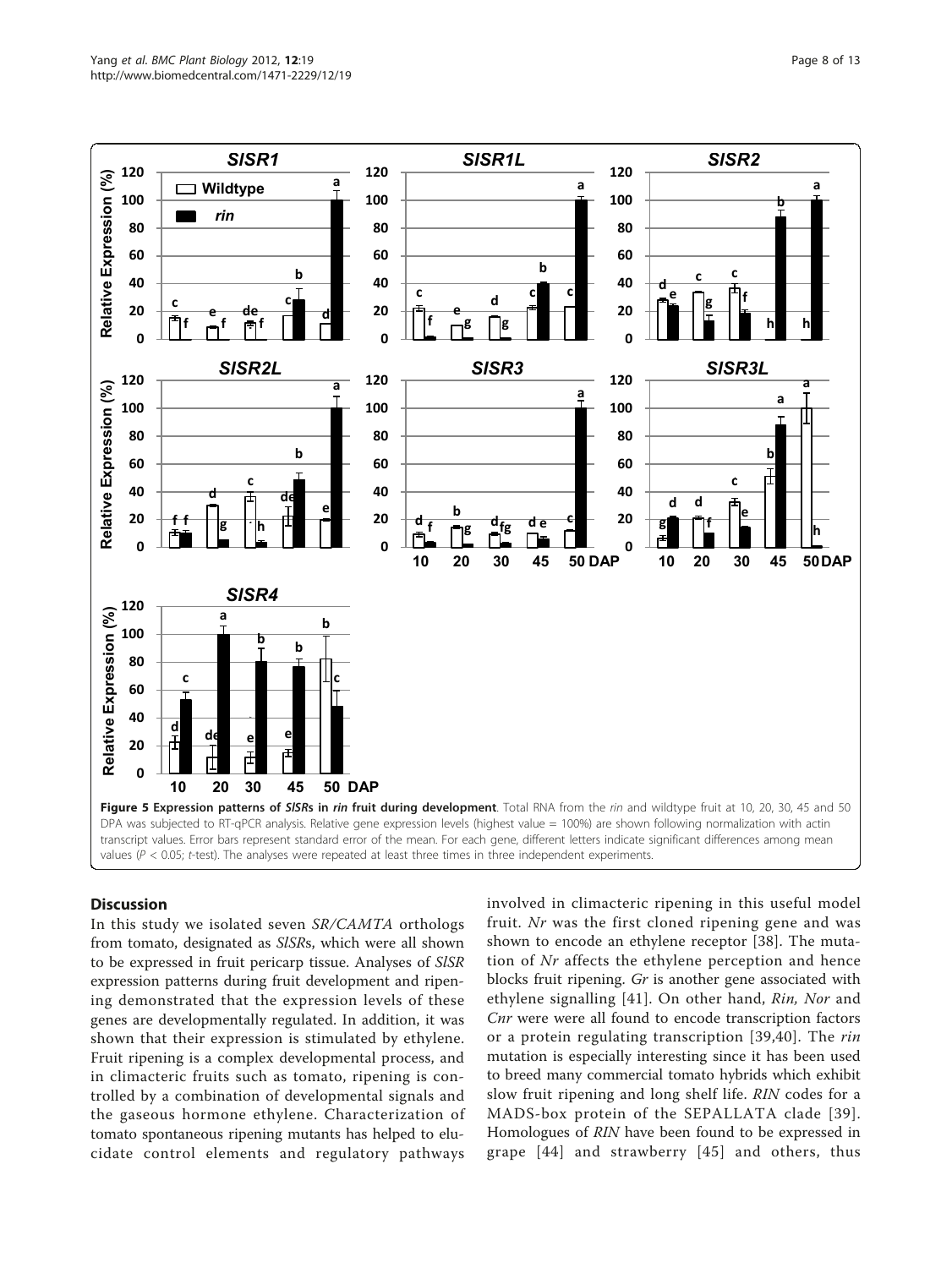<span id="page-8-0"></span>

suggesting a possible involvement in fruit development and ripening in both climacteric and non-climacteric fruits. In tomato, both rin and Nor fruits are responsive to ethylene, as shown by monitoring expression of ethylene-inducible genes. However, neither mutant ripens after ethylene treatment, suggesting that both genes are located upstream of crucial ripening activities (including ethylene production) and function in an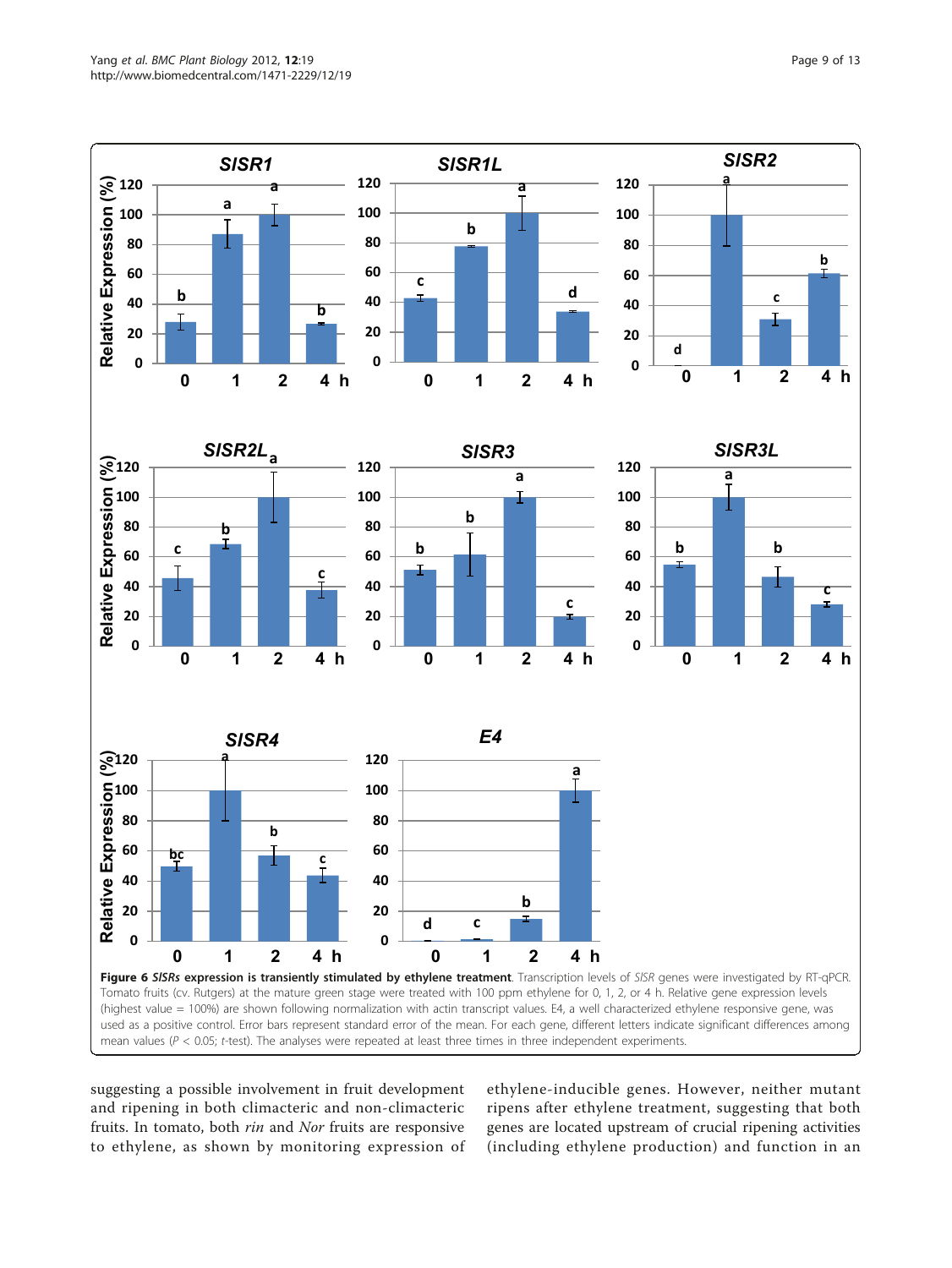ethylene-independent manner [\[3](#page-11-0),[39](#page-12-0)]. It is still unclear what the hierarchy is between these transcription networks and how the ethylene-dependent and ethyleneindependent pathways coordinate to control the ripening process. Our results show that the expression patterns of SlSRs are altered in rin, Nor and Nr mutants compared with wildtype fruit, and the most significant changes occur in rin fruit. This raises the possibility that SlSRs are downstream targets of RIN. However, since ethylene treatment can stimulate SlSR expression, SlSRs could be regulated by both the ethylene-independent developmental network and ethylene-mediated signaling.

Calcium is recognized as a universal second messenger, which mediates responses to external stimuli and hormonal changes in plants via calcium sensors such as calmodulin [[14](#page-11-0),[16,18](#page-11-0)-[23](#page-11-0)]. Calcium treatment has been used to delay fruit ripening and senescence, and to maintain fruit quality [\[5](#page-11-0)-[7,9,](#page-11-0)[46\]](#page-12-0). Like all other SR/CAM-TAs that have been characterized, the seven SlSRs encode a type of calcium/calmodulin-binding transcription factor. It has been reported that calcium/calmodulin-binding to SR/CAMTAs in Arabidopsis and Drosophila is crucial for their in vivo functions [[29](#page-11-0),[47](#page-12-0),[48\]](#page-12-0). Therefore, it can reasonably be speculated that calcium regulates fruit development and ripening by forming a calcium/calmodulin complex to activate SlSRs, which then modulate the expression of downstream genes. Possibly, SlSRs serve as a coordinator for multiple signaling pathways involved in the regulation of fruit development and ripening. Similar to RIN, SR/ CAMTA is present in both climacteric and non-climacteric fruits, and therefore could function during non-climacteric fruit development and ripening as well.

Based on their expression patterns, SlSRs share some similarities yet exhibit substantial differences as well. Similarities include their positive responsiveness to ethylene treatment and their dramatically altered expression levels in rin mutant compared with wildtype fruit. However, the seven SlSRs exhibit different expression patterns during fruit development and ripening, suggesting that while they have some redundancy, individual genes may have specific functions. Interestingly, expression of SlSR3L, a fruit specific gene, is suppressed at the breaker equivalent stage (50 DPA) in rin mutant fruit. Conversely, other SISRs, except SISR4, show significantly increased expression at the breaker stage in rin compared with wildtype fruit, suggesting that SlSR expression is regulated positively and negatively by the RINmediated fruit ripening network. It is noteworthy that SlSR2 exhibited a uniquely different expression pattern in developing fruit when compared with the other six SlSRs, i.e. high expression during fruit enlargement, complete suppression during the mature green and breaker stages, and rapid induction with ripening after breaker. A similar expression pattern was reported for the tomato  $\beta$ -galactosidase gene *TBG5* [\[49](#page-12-0)].  $\beta$ -Galactosidase is important for hemicellulosic modifications that occur during cell division, cell growth and fruit ripening. It will be interesting to investigate whether there is any relationship between SlSR2 and cell wall modification.

A prior study showed that SR/CAMTAs specifically recognize the CGCG-box cis-element [\[26](#page-11-0)]. For example, AtSR1, an Arabidopsis SR/CAMTA ortholog, targets the CGCG-box in the promoter of EDS1, a key gene for the biosynthesis of salicylic acid [\[29](#page-11-0)]. Salicylic acid has been shown to down-regulate the expression of ACC synthase and thereby reduce ethylene biosynthesis [\[30,31](#page-11-0)], and to also delay fruit ripening [\[50,51](#page-12-0)]. Based on microarray assays, other possible targets identified for AtSR1 include genes encoding expansin,  $\beta$ -1,3-glucanase, phospholipase A2, accelerated cell death protein 6, and senescence associated protein 21 [[33\]](#page-11-0). Assuming that SlSRs similarly regulate gene expression via binding to CGCG-box cis-elements, it is possible to identify SlSRs targets by searching those tomato genes carrying CGCG-box(s) in their promoter regions.

#### Conclusions

We have isolated seven *SISR* genes, the tomato *SR*/ CAMTA orthologs. The expression levels of SlSRs are differentially regulated mainly by development signals, as well as by ethylene. Importantly, SlSR expression patterns during fruit development are altered in rin, a tomato ripening mutant, suggesting that SlSRs are located downstream of the Rin-regulated network. SISRs encode calcium/camodulin-regulated transcription factors. Our data suggest that SlSRs act as a signal node candidate connecting developmental, ethylene-mediated and calcium-mediated signals, thereby regulating fruit development and ripening. Further functional studies of SlSRs will help to elucidate the signaling networks involved in these processes.

#### Methods

#### Plant materials and treatments

Tomato plants (Solanum lycopersicum cv Rutgers) were grown in a greenhouse at 28°C with a 16 h/8 h (light/ dark) photoperiod. The ripening mutants *rin*, Nor and Nr were all in the cv Rutgers background. Flowers were tagged at anthesis and manually pollinated, and fruit were harvested according to the number of DPA (days post anthesis) or based on their surface color using ripening stages set by USDA. The equivalent stages to mature green and breaker stages for three ripening mutants are 45 and 50 DPA, respectively [[49](#page-12-0)].

Fruit used in ethylene treatment experiments were harvested at the mature green stage and incubated under ambient conditions overnight to reduce harvest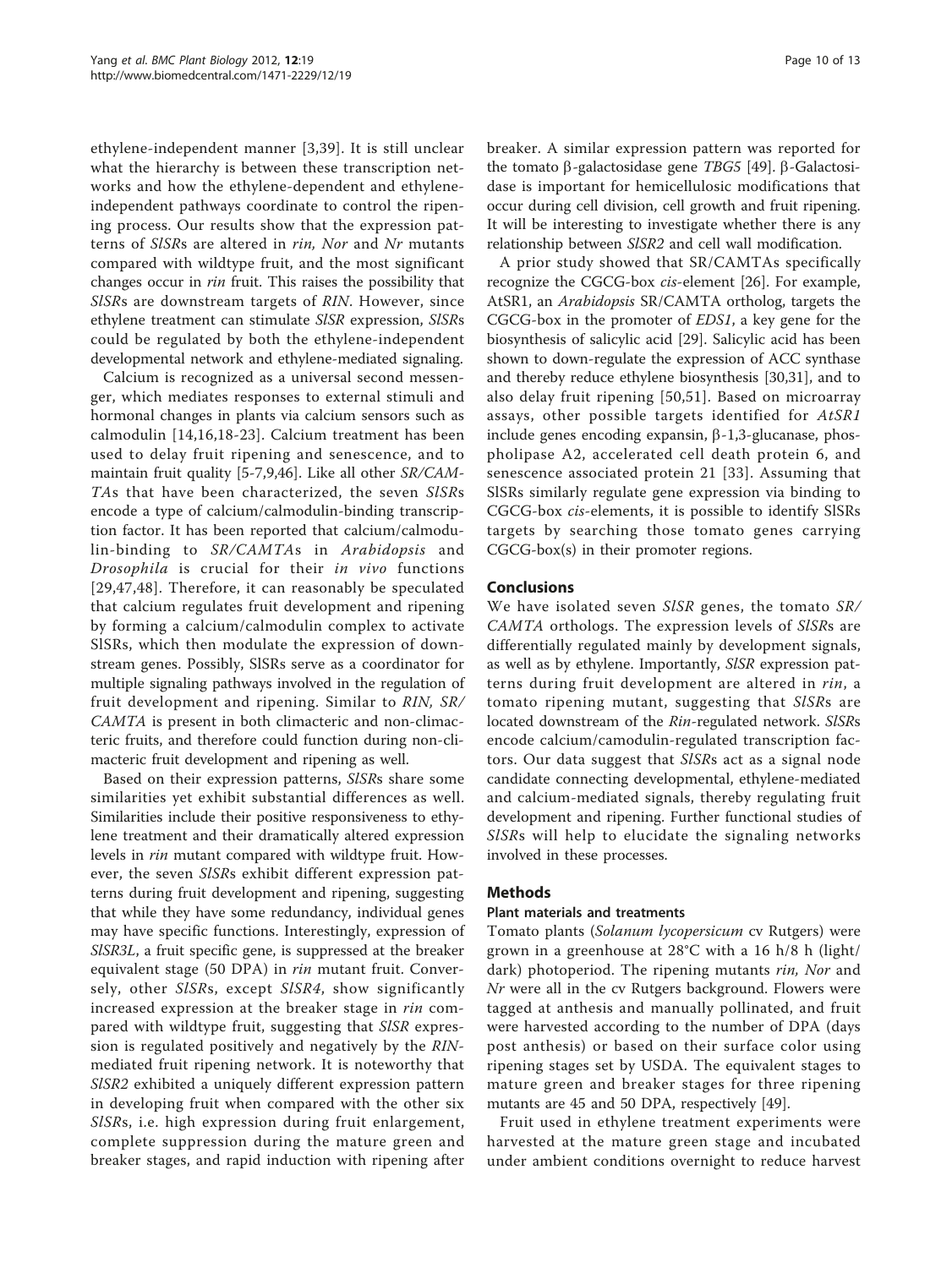<span id="page-10-0"></span>shock. Thereafter the fruit were sealed in a jar with 100 ppm ethylene for different time periods. Pericarp tissue excised from the fruit was frozen in liquid nitrogen and stored in -80°C.

#### Cloning of tomato SR/CAMTA genes

Six Arabidopsis SR/CAMTA orthologs were used to search tomato EST clone collections and Unigene database [http://solgenomics.net/tools/blast/index.pl.](http://solgenomics.net/tools/blast/index.pl) The primers used for cloning SlSRs were designed from the 5' ends and 3' ends of putative coding regions according to the linear alignment to Arabidopsis genes. For those cDNA fragments lacking 5' and/or 3' ends of the coding regions, 5'-RACE and/or 3'-RACE were performed using the 5' and/or 3' RACE kit (Invitrogen, USA) to obtain the missing regions following the manufacturer's instruction. SISRs were amplified by PCR using  $Pfx$ DNA polymerase (Invitrogen, USA) from the mix of cDNAs from different tomato tissues and fruit at different stages described below using gene specific primers (Table [1\)](#page-2-0). The PCR fragments were cloned in a TA cloning kit (Invitrogen, USA) after adding adenine and sequenced from both ends.

## RNA extraction and RT-qPCR

Total RNA was isolated from frozen tissue using the RNeasy Plant Mini Kit following the manufacturer's instructions (Qiagen, USA). After DNase digestion, the absorbance at 260 nm was measured using a nanodrop spectrophotometer to ensure equal amount of RNA used in the cDNA synthesis reactions among samples. One μg of total RNA was used to synthesize cDNA with the oligo- $(dT)_{18}$  primer following the instructions of the Superscript III kit (Invitrogen, USA). Quantitative Real-Time PCR (RT-qPCR) analysis of cDNA was performed on a CFX96 Real-Time System (Bio-RAD, USA) using SYBR Green detection chemistry. Gene specific primers were designed with Primer3 software [http://frodo.wi.mit.](http://frodo.wi.mit.edu/primer3/) [edu/primer3/.](http://frodo.wi.mit.edu/primer3/) These primers are listed in Table [1](#page-2-0). The efficiency coefficient E was calculated for all primer pairs individually by plotting the relationship between Ct value (threshold cycle) and log[cDNA]. The following thermal cycle conditions were used: 95°C for 2 min, followed by 45 cycles of 95°C for 5 s and 60°C for 20 s. All reactions were performed in triplicate from three independent samples. Following PCR, a melting curve analysis was performed. Relative quantification of specific mRNA levels were analyzed using the cycle threshold (Ct)  $2^{\Delta\Delta Ct}$  method. Relative expression levels are normalized using the housekeeping gene actin (accession number: X55749) and shown in percentage (highest value = 100%). Student's t test ( $P<sub>0.05</sub>$ ) was used to determine the significant difference of relative expression of individual genes among different tissues and fruit developmental stages, or wildtype and mutant fruit or ethylene treatments (Microsoft Excel 2007).

#### Phylogenetic analysis

Multiple sequence alignments of the encoded full-length SR/CAMTA proteins were assembled with the Geneious software package<http://www.geneious.com/>. Phylogenetic reconstruction was obtained by the neighboringjoining method. Genetic distances were calculated as substitutions per site using the Jukes-Cantor model.

#### Calmodulin overlay assay

The template coding for SlSR3 were produced by PCR amplification from the cDNA with SlSR3-specific oligonucleotides containing appropriate restriction sites (NdeI at the 5'-end and BamHI at the 3'-end) for cloning into the downstream of the  $His<sub>6</sub>$  tag in a pET-30b expression vector (Novagen, USA). The nucleotide sequence of the cloned fragment produced by PCR amplification was determined after cloning into the pET-30b vector, sequencing from both sides of the pET-30b cloning sites. The recombinant SlSR3 was expressed in Escherichia coli strain BL21(DE3) pLysS. Proteins were separated by SDS-polyacrylamide gel electrophoresis (SDS-PAGE), electrotransferred onto a polyvinylidene difluoride membrane (Millipore), and treated with a biotinylated calmodulin with 1 mM  $CaCl<sub>2</sub>$  or 2 mM EGTA as previously described [[24\]](#page-11-0).

## Peptide binding to calmodulin

The synthetic peptides were prepared in Genemed Synthesis Inc. Samples containing 240 pmol (4 μg) of bovine calmodulin (Sigma) and different amounts of purified synthetic peptides in 100 mm Tris-HCl (pH 7.2) and either 1 mM CaCl<sub>2</sub> or 2 mM EGTA in a total volume of 30 μl were incubated for 1 h at room temperature. The samples were analyzed by nondenaturing PAGE as described [\[24](#page-11-0)].

#### SlSRs accession numbers

Accession numbers of tomato SlSR genes deposited in GenBank: SlSR1, [GU170838](http://www.ncbi.nih.gov/entrez/query.fcgi?db=Nucleotide&cmd=search&term=GU170838); SlSR1L, [JN558810;](http://www.ncbi.nih.gov/entrez/query.fcgi?db=Nucleotide&cmd=search&term=JN558810) SlSR2, [JN566047](http://www.ncbi.nih.gov/entrez/query.fcgi?db=Nucleotide&cmd=search&term=JN566047); SlSR2L, [JN566048](http://www.ncbi.nih.gov/entrez/query.fcgi?db=Nucleotide&cmd=search&term=JN566048); SlSR3, [JN566049;](http://www.ncbi.nih.gov/entrez/query.fcgi?db=Nucleotide&cmd=search&term=JN566049) SlSR3L, [JN566051](http://www.ncbi.nih.gov/entrez/query.fcgi?db=Nucleotide&cmd=search&term=JN566051); SlSR4, [JN566050](http://www.ncbi.nih.gov/entrez/query.fcgi?db=Nucleotide&cmd=search&term=JN566050).

## Additional material

[Additional file 1: A](http://www.biomedcentral.com/content/supplementary/1471-2229-12-19-S1.PDF)mino acid sequence alignment of SlSRs with Arabidopsis orthologs. The conserved DNA-binding region near the Nterminus, ankyrin repeats in the middle and calcium/calmodulin-binding site near the C-terminus are underlined. The corresponding GenBank cDNA accession numbers or gene identification numbers are as follows: SlSR1, [GU170838](http://www.ncbi.nih.gov/entrez/query.fcgi?db=Nucleotide&cmd=search&term=GU170838); SlSR1L, [JN558810;](http://www.ncbi.nih.gov/entrez/query.fcgi?db=Nucleotide&cmd=search&term=JN558810) SlSR2, [JN566047;](http://www.ncbi.nih.gov/entrez/query.fcgi?db=Nucleotide&cmd=search&term=JN566047) SlSR2L, [JN566048](http://www.ncbi.nih.gov/entrez/query.fcgi?db=Nucleotide&cmd=search&term=JN566048); SlSR3, [JN566049](http://www.ncbi.nih.gov/entrez/query.fcgi?db=Nucleotide&cmd=search&term=JN566049); SlSR3L, [JN566051;](http://www.ncbi.nih.gov/entrez/query.fcgi?db=Nucleotide&cmd=search&term=JN566051) SlSR4, [JN566050;](http://www.ncbi.nih.gov/entrez/query.fcgi?db=Nucleotide&cmd=search&term=JN566050) AtSR1, [AT2G22300](http://www.ncbi.nih.gov/entrez/query.fcgi?db=Nucleotide&cmd=search&term=AT2G22300);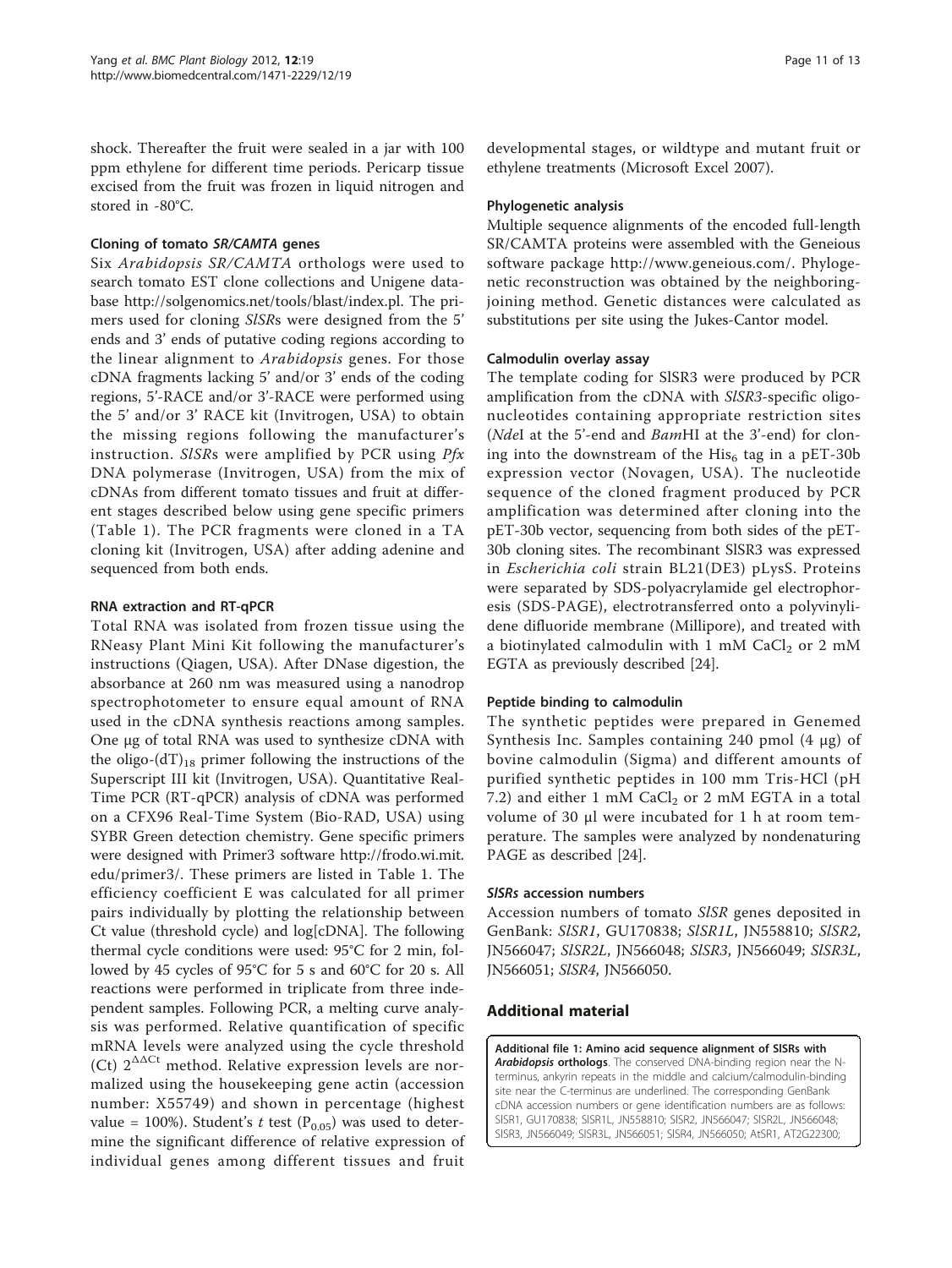<span id="page-11-0"></span>AtSR2, [At5G09410;](http://www.ncbi.nih.gov/entrez/query.fcgi?db=Nucleotide&cmd=search&term=At5G09410) AtSR3, [At3G16940](http://www.ncbi.nih.gov/entrez/query.fcgi?db=Nucleotide&cmd=search&term=At3G16940); AtSR4, [At5G64220;](http://www.ncbi.nih.gov/entrez/query.fcgi?db=Nucleotide&cmd=search&term=At5G64220) AtSR5, [At1G67310;](http://www.ncbi.nih.gov/entrez/query.fcgi?db=Nucleotide&cmd=search&term=At1G67310) AtSR6, [At4G16150](http://www.ncbi.nih.gov/entrez/query.fcgi?db=Nucleotide&cmd=search&term=At4G16150).

## [Additional file 2: C](http://www.biomedcentral.com/content/supplementary/1471-2229-12-19-S2.PDF)alcium/calmodulin binding to peptides from

SlSR1, SlSR2/SlSR2L, and SlSR4. Three peptides corresponding to the putative calmodulin-binding domains of SlSR1, SlSR2/SlSR2L, and SlSR4 were synthesized. Gel mobility shift assay showing that calcium-loaded calmodulin binds to all three peptides in the presence of calcium. Arrows indicate the positions of free calmodulin (CaM) and the peptidecalmodulin complexes.

#### Abbreviations

CaM: calmodulin; DPA: days post anthesis; EGTA: ethylene glycol-bis(2 aminoethylether)-N, N, N', N'-tetraacetic acid; IPTG: isopropyl β-D-1 thiogalactopyranoside; Nor, tomato non-ripening mutant; Nr, tomato neverripe mutant; RACE, rapid amplification of cDNA ends; rin, tomato ripening inhibitor mutant; SDS-PAGE: sodium dodecyl sulfate polyacrylamide gel electrophoresis.

#### Acknowledgements

We would like to thank UC Davis Tomato Genetic Resources Center for providing the seeds of the rin, Nor and Nr mutants and cv Alisa Craig. We also thank Norman Livsey for excellent technical assistance.

#### Authors' contributions

TY conceived the study, designed all the experiments and performed in silicon and biochemical analyses. HP carried out all the gene expression studies and statistical analysis. TY, BDW and WSC interpreted the experimental dada and participated in writing the manuscript. All the authors read and approved the final manuscript.

#### Received: 22 September 2011 Accepted: 13 February 2012 Published: 13 February 2012

#### References

- 1. Matas AJ, Gapper NE, Chung MY, Giovannoni JJ, Rose JKC: [Biology and](http://www.ncbi.nlm.nih.gov/pubmed/19339169?dopt=Abstract) [genetic engineering of fruit maturation for enhanced quality and shelf](http://www.ncbi.nlm.nih.gov/pubmed/19339169?dopt=Abstract)[life.](http://www.ncbi.nlm.nih.gov/pubmed/19339169?dopt=Abstract) Curr Opin Biotech 2009, 20(2):197-203.
- 2. Gillaspy G, Bendavid H, Gruissem W: [Fruits a developmental perspective.](http://www.ncbi.nlm.nih.gov/pubmed/12271039?dopt=Abstract) Plant Cell 1993, 5(10):1439-1451.
- 3. Giovannoni JJ: [Genetic regulation of fruit development and ripening.](http://www.ncbi.nlm.nih.gov/pubmed/15010516?dopt=Abstract) Plant Cell 2004, 16:S170-S180.
- 4. Abbott JA, Conway WS, Sams CE: Postharvest calcium-chloride infiltration affects textural attributes of apples. J Am Soc Hortic Sci 1989, 114(6):932-936.
- 5. Conway WS, Sams CE: The effects of postharvest infiltration of calcium, magnesium, or strontium on decay, firmness, respiration, and ethylene production in apples. J Am Soc Hortic Sci 1987, 112(2):300-303.
- 6. Martin-Diana AB, Rico D, Frias JM, Barat JM, Henehan GTM, Barry-Ryan C: Calcium for extending the shelf life of fresh whole and minimally processed fruits and vegetables: a review. Trends Food Sci Tech 2007, 18(4):210-218.
- 7. Park S, Cheng NH, Pittman JK, Yoo KS, Park J, Smith RH, Hirschi KD: [Increased calcium levels and prolonged shelf life in tomatoes expressing](http://www.ncbi.nlm.nih.gov/pubmed/16244156?dopt=Abstract) [Arabidopsis H+/Ca2+ transporters.](http://www.ncbi.nlm.nih.gov/pubmed/16244156?dopt=Abstract) Plant Physiol 2005, 139(3):1194-1206.
- 8. Poovaiah BW: Role of calcium in prolonging storage life of fruits and vegetables. Food Technol-Chicago 1986, 40(5):86-89.
- Raese JT, Drake SR: Effects of preharvest calcium sprays on apple and pear quality. J Plant Nutr 1993, 16(9):1807-1819.
- 10. Saftner RA, Bai JH, Abbott JA, Lee YS: Sanitary dips with calcium propionate, calcium chloride, or a calcium amino acid chelate maintain quality and shelf stability of fresh-cut honeydew chunks. Postharvest Biol Tec 2003, 29(3):257-269.
- 11. Demarty M, Morvan C, Thellier M: Calcium and the cell-wall. Plant Cell Environ 1984, 7(6):441-448.
- 12. Liu H, Chen FS, Yang HS, Yao YZ, Gong XZ, Xin Y, Ding CH: Effect of calcium treatment on nanostructure of chelate-soluble pectin and physicochemical and textural properties of apricot fruits. Food Res Int 2009, 42(8):1131-1140.
- 13. Poovaiah BW, Reddy ASN: [Calcium messenger system in plants.](http://www.ncbi.nlm.nih.gov/pubmed/11540070?dopt=Abstract) Crit Rev Plant Sci 1987, 6(1):47-103.
- 14. Reddy AS: [Calcium: silver bullet in signaling.](http://www.ncbi.nlm.nih.gov/pubmed/11166425?dopt=Abstract) Plant Sci 2001, 160(3):381-404.
- 15. Sanders D, Pelloux J, Brownlee C, Harper JF: [Calcium at the crossroads of](http://www.ncbi.nlm.nih.gov/pubmed/12045291?dopt=Abstract) [signaling.](http://www.ncbi.nlm.nih.gov/pubmed/12045291?dopt=Abstract) Plant Cell 2002, 14(Suppl):S401-S417
- 16. Trewavas AJ, Malho R: [Ca2+ signalling in plant cells: the big network!](http://www.ncbi.nlm.nih.gov/pubmed/10066614?dopt=Abstract) Curr Opin Plant Biol 1998, 1(5):428-433.
- 17. Xiong L, Schumaker KS, Zhu JK: [Cell signaling during cold, drought, and](http://www.ncbi.nlm.nih.gov/pubmed/12045276?dopt=Abstract) [salt stress.](http://www.ncbi.nlm.nih.gov/pubmed/12045276?dopt=Abstract) Plant Cell 2002, 14(Suppl):S165-S183.
- 18. Snedden W, Fromm H: Calmodulin as a versatile calcium signal tranducer in plants. New Physilogist 2001, 151:35-66.
- 19. Reddy ASN, Ali GS, Celesnik H, Day IS: [Coping with stresses: roles of](http://www.ncbi.nlm.nih.gov/pubmed/21642548?dopt=Abstract) [calcium- and calcium/calmodulin-regulated gene expression.](http://www.ncbi.nlm.nih.gov/pubmed/21642548?dopt=Abstract) Plant Cell 2011, 23(6):2010-2032.
- 20. Luan S, Kudla J, Rodriguez-Concepcion M, Yalovsky S, Gruissem W: [Calmodulins and calcineurin B-like proteins: Calcium sensors for specific](http://www.ncbi.nlm.nih.gov/pubmed/12045290?dopt=Abstract) [signal response coupling in plants.](http://www.ncbi.nlm.nih.gov/pubmed/12045290?dopt=Abstract) Plant Cell 2002, 14:S389-S400
- 21. Bouche N, Yellin A, Snedden WA, Fromm H: [Plant-specific calmodulin](http://www.ncbi.nlm.nih.gov/pubmed/15862103?dopt=Abstract)[binding proteins.](http://www.ncbi.nlm.nih.gov/pubmed/15862103?dopt=Abstract) Annu Rev Plant Biol 2005, 56:435-466.
- 22. Yang T, Poovaiah BW: [Calcium/calmodulin-mediated signal network in](http://www.ncbi.nlm.nih.gov/pubmed/14557048?dopt=Abstract) [plants.](http://www.ncbi.nlm.nih.gov/pubmed/14557048?dopt=Abstract) Trends Plant Sci 2003, 8(10):505-512.
- 23. Zielinski RE: [Calmodulin and calmodulin-binding proteins in plants.](http://www.ncbi.nlm.nih.gov/pubmed/15012251?dopt=Abstract) Annu Rev Plant Physiol Plant Mol Biol 1998, 49:697-725.
- 24. Yang TB, Poovaiah BW: [An early ethylene up-regulated gene encoding a](http://www.ncbi.nlm.nih.gov/pubmed/10952977?dopt=Abstract) [calmodulin-binding protein involved in plant senescence and death.](http://www.ncbi.nlm.nih.gov/pubmed/10952977?dopt=Abstract) Biol Chem 2000, 275(49):38467-38473.
- 25. Zegzouti H, Jones B, Frasse P, Marty C, Maitre B, Latche A, Pech JC, Bouzayen M: [Ethylene-regulated gene expression in tomato fruit:](http://www.ncbi.nlm.nih.gov/pubmed/10417710?dopt=Abstract) [characterization of novel ethylene-responsive and ripening-related](http://www.ncbi.nlm.nih.gov/pubmed/10417710?dopt=Abstract) [genes isolated by differential display.](http://www.ncbi.nlm.nih.gov/pubmed/10417710?dopt=Abstract) Plant J 1999, 18(6):589-600.
- 26. Yang T, Poovaiah BW: [A calmodulin-binding/CGCG box DNA-binding](http://www.ncbi.nlm.nih.gov/pubmed/12218065?dopt=Abstract) [protein family involved in multiple signaling pathways in plants.](http://www.ncbi.nlm.nih.gov/pubmed/12218065?dopt=Abstract) J Biol Chem 2002, 277(47):45049-45058.
- 27. Bouche N, Scharlat A, Snedden W, Bouchez D, Fromm H: [A novel family of](http://www.ncbi.nlm.nih.gov/pubmed/11925432?dopt=Abstract) [calmodulin-binding transcription activators in multicellular organisms.](http://www.ncbi.nlm.nih.gov/pubmed/11925432?dopt=Abstract) J Biol Chem 2002, 277(24):21851-21861.
- 28. Reddy ASN, Reddy VS, Golovkin M: A calmodulin binding protein from Arabidopsis is induced by ethylene and contains a DNA-binding motif. Biochem Bioph Res Co 2000, 279(3):762-769.
- 29. Du L, Ali GS, Simons KA, Hou J, Yang T, Reddy AS, Poovaiah BW: [Ca\(2](http://www.ncbi.nlm.nih.gov/pubmed/19122675?dopt=Abstract) [+\)/calmodulin regulates salicylic-acid-mediated plant immunity.](http://www.ncbi.nlm.nih.gov/pubmed/19122675?dopt=Abstract) Nature 2009, 457(7233):1154-1158.
- 30. Lee S, Hong JC, Jeon WB, Chung YS, Sung S, Choi D, Joung YH, Oh BJ: [The](http://www.ncbi.nlm.nih.gov/pubmed/19701640?dopt=Abstract) [salicylic acid-induced protection of non-climacteric unripe pepper fruit](http://www.ncbi.nlm.nih.gov/pubmed/19701640?dopt=Abstract) [against Colletotrichum gloeosporioides is similar to the resistance of](http://www.ncbi.nlm.nih.gov/pubmed/19701640?dopt=Abstract) [ripe fruit.](http://www.ncbi.nlm.nih.gov/pubmed/19701640?dopt=Abstract) Plant Cell Rep 2009, 28(10):1573-1580.
- 31. Wang LJ, Chen SJ, Kong WF, Li SH, Archbold DD: Salicylic acid pretreatment alleviates chilling injury and affects the antioxidant system and heat shock proteins of peaches during cold storage. Postharvest Biol Tec 2006, 41(3):244-251.
- 32. Doherty CJ, Van Buskirk HA, Myers SJ, Thomashow MF: [Roles for](http://www.ncbi.nlm.nih.gov/pubmed/19270186?dopt=Abstract) [Arabidopsis CAMTA transcription factors in cold-regulated gene](http://www.ncbi.nlm.nih.gov/pubmed/19270186?dopt=Abstract) [expression and freezing tolerance.](http://www.ncbi.nlm.nih.gov/pubmed/19270186?dopt=Abstract) Plant Cell 2009, 21(3):972-984.
- 33. Galon Y, Nave R, Boyce JM, Nachmias D, Knight MR, Fromm H: [Calmodulin](http://www.ncbi.nlm.nih.gov/pubmed/18298954?dopt=Abstract)[binding transcription activator \(CAMTA\) 3 mediates biotic defense](http://www.ncbi.nlm.nih.gov/pubmed/18298954?dopt=Abstract) [responses in Arabidopsis.](http://www.ncbi.nlm.nih.gov/pubmed/18298954?dopt=Abstract) FEBS Lett 2008, 582(6):943-948.
- Kaplan B, Davydov O, Knight H, Galon Y, Knight MR, Fluhr R, Fromm H: [Rapid transcriptome changes induced by cytosolic Ca2+ transients](http://www.ncbi.nlm.nih.gov/pubmed/16980540?dopt=Abstract) [reveal ABRE-related sequences as Ca2 + -responsive cis elements in](http://www.ncbi.nlm.nih.gov/pubmed/16980540?dopt=Abstract) [Arabidopsis.](http://www.ncbi.nlm.nih.gov/pubmed/16980540?dopt=Abstract) Plant Cell 2006, 18(10):2733-2748.
- 35. Walley JW, Coughlan S, Hudson ME, Covington MF, Kaspi R, Banu G, Harmer SL, Dehesh K: [Mechanical stress induces biotic and abiotic stress](http://www.ncbi.nlm.nih.gov/pubmed/17953483?dopt=Abstract) [responses via a novel cis-element.](http://www.ncbi.nlm.nih.gov/pubmed/17953483?dopt=Abstract) Plos Genet 2007, 3(10):1800-1812.
- 36. Fernandez AI, Viron N, Alhagdow M, Karimi M, Jones M, Amsellem Z, Sicard A, Czerednik A, Angenent G, Grierson D, et al: [Flexible tools for](http://www.ncbi.nlm.nih.gov/pubmed/19812183?dopt=Abstract) [gene expression and silencing in tomato.](http://www.ncbi.nlm.nih.gov/pubmed/19812183?dopt=Abstract) Plant Physiol 2009, 151(4):1729-1740.
- 37. Giovannoni JJ: [Fruit ripening mutants yield insights into ripening control.](http://www.ncbi.nlm.nih.gov/pubmed/17442612?dopt=Abstract) Curr Opin Plant Biol 2007, 10(3):283-289.